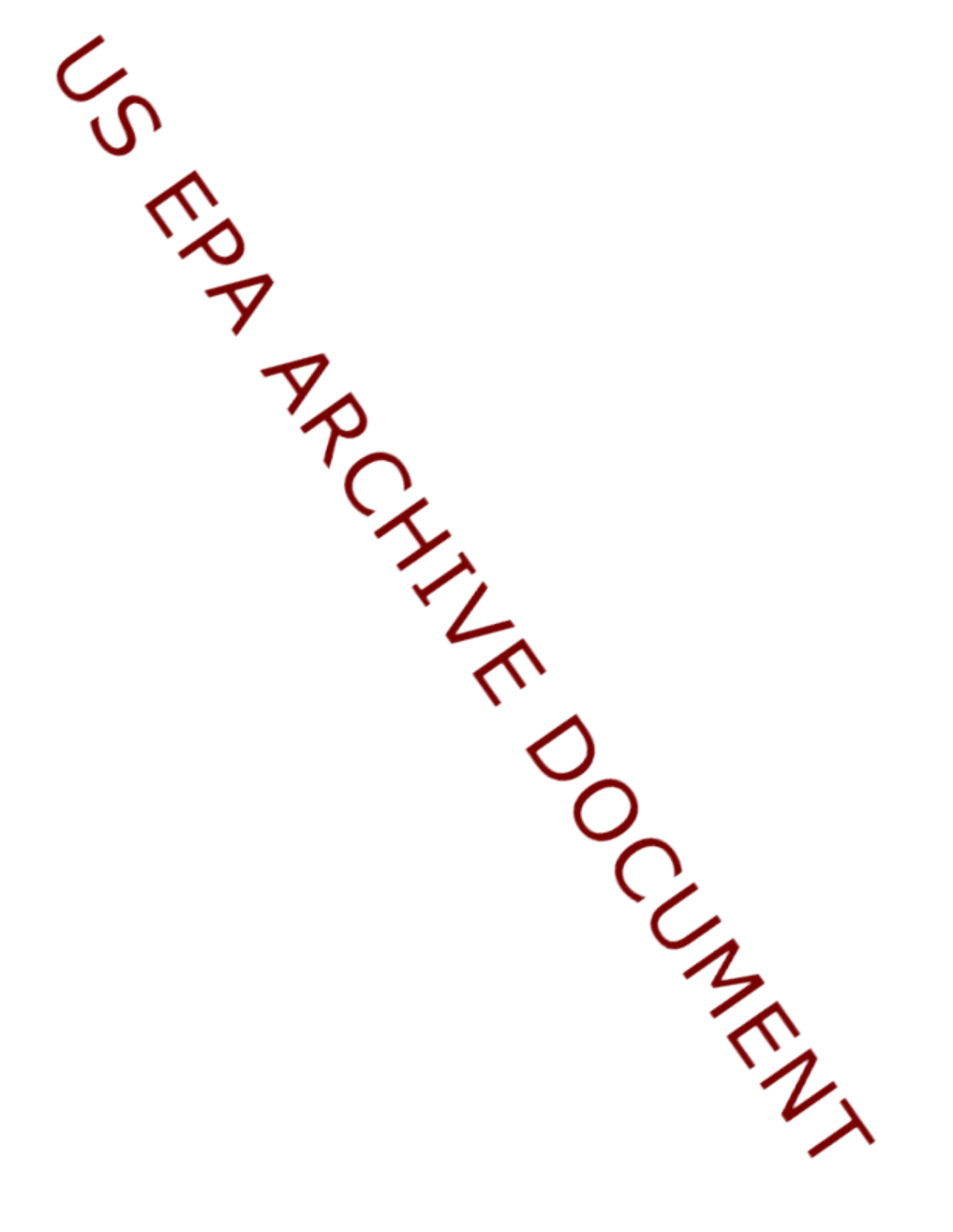# **Consumer Factsheet on: CADMIUM**

[List of Contaminants](http://www.epa.gov/safewater/hfacts.html) 

 As part of the Drinking Water and Health pages, this fact sheet is part of a larger publication: **National Primary Drinking Water Regulations** 

 States Environmental Protection Agency (EPA). This is a factsheet about a chemical that may be found in some public or private drinking water supplies. It may cause health problems if found in amounts greater than the health standard set by the United

# **What is Cadmium and how is it used?**

 Cadmium is a metal found in natural deposits as ores containing other elements. The greatest use of cadmium is primarily for metal plating and coating operations, including transportation equipment, machinery and baking enamels, photography, television phosphors. It is also used in nickel-cadmium and solar batteries and in pigments.

# **Why is Cadmium being regulated?**

 based solely on possible health risks and exposure, are called Maximum Contaminant Level Goals. In 1974, Congress passed the Safe Drinking Water Act. This law requires EPA to determine safe levels of chemicals in drinking water which do or may cause health problems. These non-enforceable levels,

 protection would not cause any of the potential health problems described below. The MCLG for cadmium has been set at 5 parts per billion (ppb) because EPA believes this level of

 Based on this MCLG, EPA has set an enforceable standard called a Maximum Contaminant Level (MCL). MCLs are set as close to the MCLGs as possible, considering the ability of public water systems to detect and remove contaminants using suitable treatment technologies.

 occurs in drinking water. The MCL has also been set at 5 ppb because EPA believes, given present technology and resources, this is the lowest level to which water systems can reasonably be required to remove this contaminant if it

These drinking water standards and the regulations for ensuring these standards are met, are called National Primary Drinking Water Regulations. All public water supplies must abide by these regulations.

# **What are the health effects?**

Short-term: EPA has found cadmium to potentially cause the following health effects when people are exposed to it at levels above the MCL for relatively short periods of time: nausea, vomiting, diarrhea, muscle cramps, salivation, sensory disturbances, liver injury, convulsions, shock and renal failure.

 Long-term: Cadmium has the potential to cause the following effects from a lifetime exposure at levels above the MCL: kidney, liver, bone and blood damage.

# **How much Cadmium is produced and released to the environment?**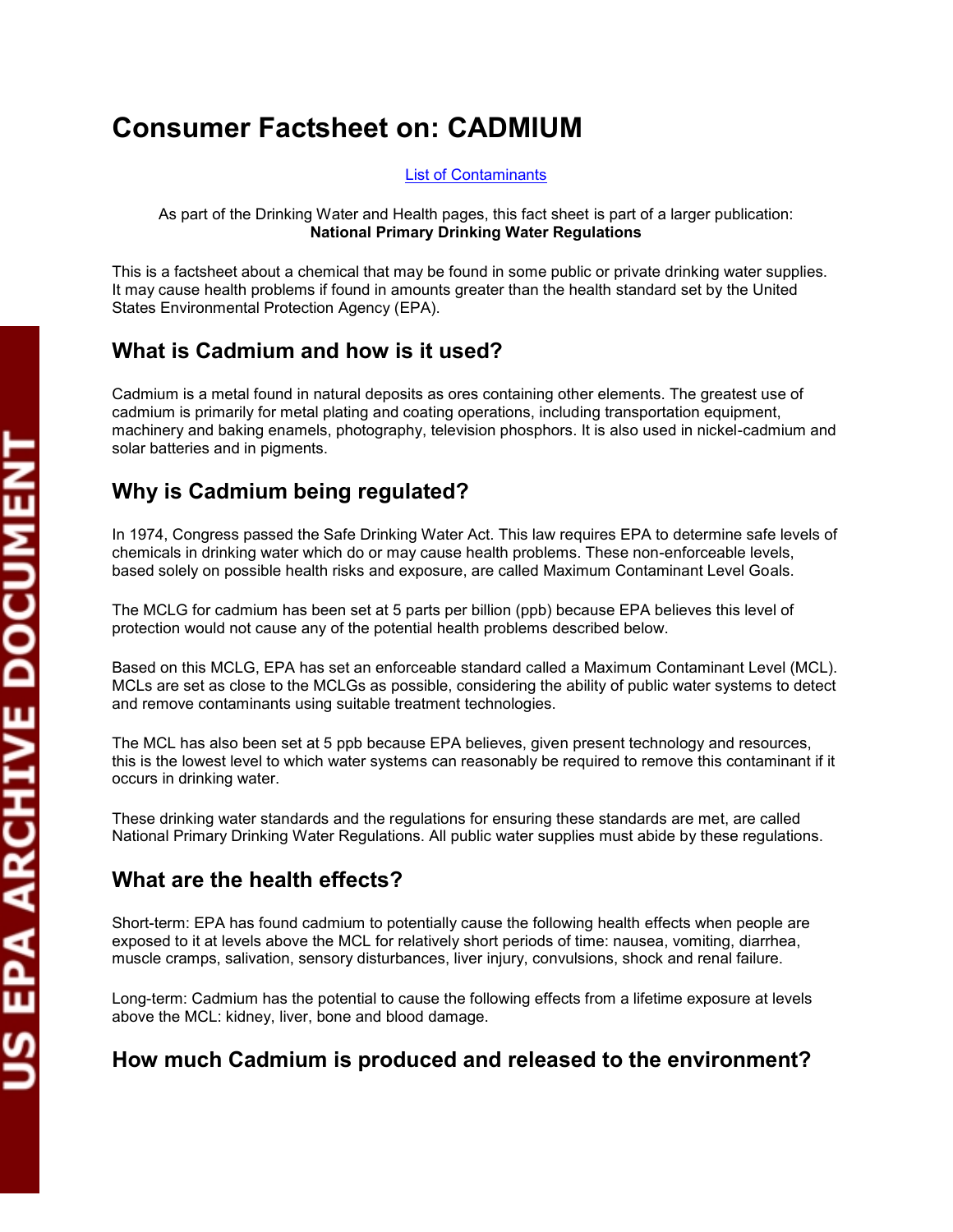2.9 million lbs. of cadmium were produced in the US in 1986, and nearly twice that amount was imported in the same year. Cadmium occurs naturally in zinc, lead, copper and other ores which can serve as releases of cadmium are due to waste streams and leaching of landfills, and from a variety of operations sources to ground and surface waters, especially when in contact with soft, acidic waters. Major industrial that involve cadmium or zinc. In particular, cadmium can be released to drinking water from the corrosion of some galvanized plumbing and water main pipe materials.

 From 1987 to 1993, according to EPAs Toxic Chemical Release Inventory, cadmium releases were primarily from zinc, lead and copper smelting and refining industries, with the largest releases occurring in Arizona and Utah.

### **What happens to Cadmium when it is released to the environment?**

 some species, low in others. Some cadmium compounds are able to leach through soils to ground water. When cadmium compounds do bind to the sediments of rivers, they can be more easily bioaccumulated or re-dissolved when sediments are disturbed, such as during flooding. Its tendency to accumulate in aquatic life is great in

#### **How will Cadmium be detected in and removed from my drinking water?**

 The regulation for cadmium became effective in 1992. Between 1993 and 1995, EPA required your water it is present above this level, the system must continue to monitor this contaminant every 3 months. supplier to collect water samples once and analyze them to find out if cadmium is present above 5 ppb. If

If contaminant levels are found to be consistently above the MCL, your water supplier must take steps to reduce the amount of cadmium so that it is consistently below that level. The following treatment methods have been approved by EPA for removing cadmium: Coagulation/Filtration, Ion Exchange, Lime Softening, Reverse Osmosis.

# **How will I know if Cadmium is in my drinking water?**

If the levels of cadmium exceed the MCL, the system must notify the public via newspapers, radio, TV and other means. Additional actions, such as providing alternative drinking water supplies, may be required to prevent serious risks to public health.

 States Environmental Protection Agency (EPA). This is a factsheet about a chemical that may be found in some public or private drinking water supplies. It may cause health problems if found in amounts greater than the health standard set by the United

# **Drinking Water Standards:**

MCLG: 5 ppb

MCL: 5 ppb

# **Cadmium Releases to Water and Land, 1987 to 1993 (in pounds):**

| - - |  |
|-----|--|
|-----|--|